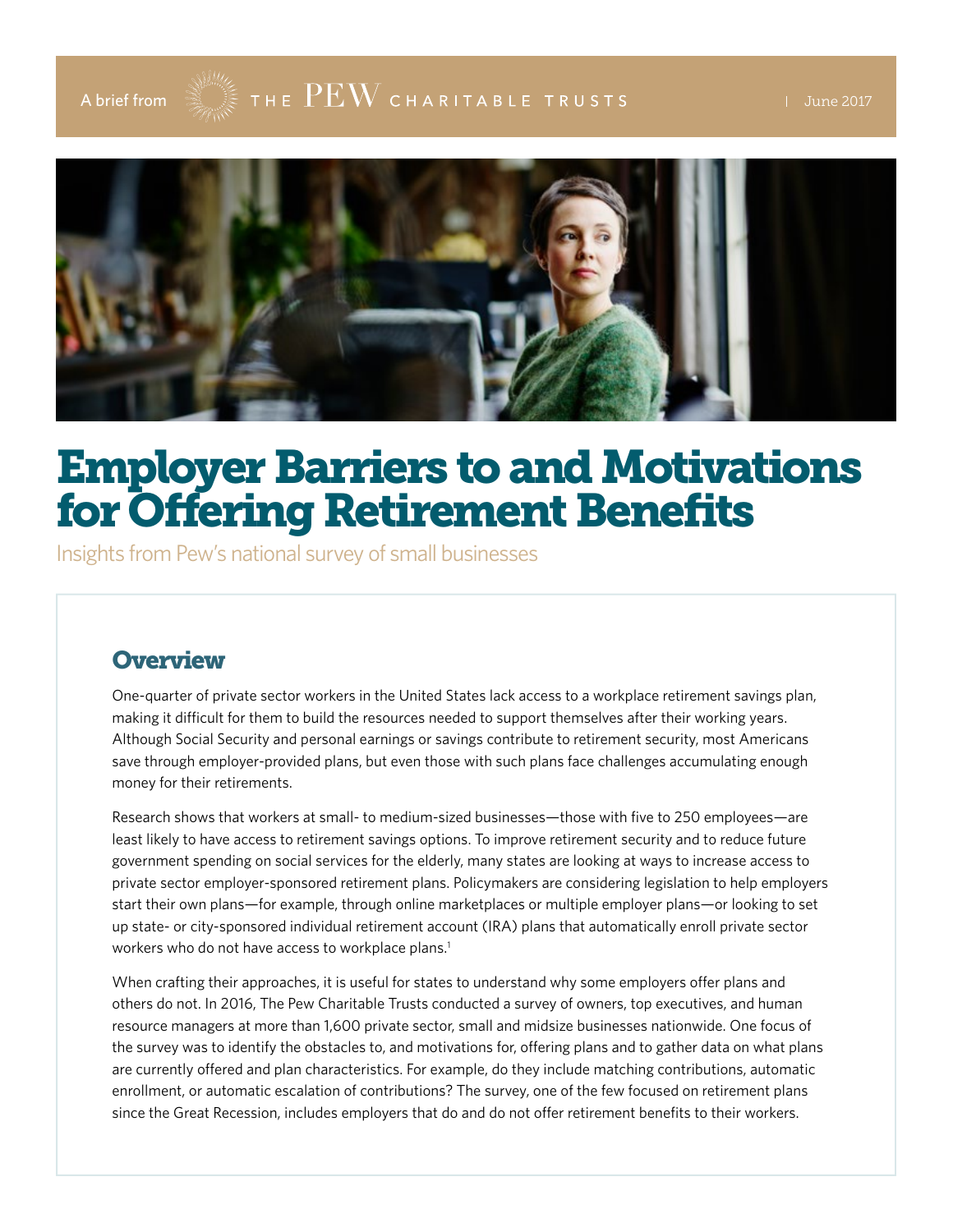In conjunction with Pew focus group research, the findings show that employers care about their employees' financial well-being but are concerned about potential costs, administrative capacity, and familiarity with the options when considering whether to offer a plan.<sup>2</sup> In addition, 93 percent believe that their workers would prefer a higher salary over better retirement benefits.

#### Among the survey's key findings:

- Just over half of the small and midsize businesses surveyed offer a retirement plan; many are more likely to offer paid time off and health plans than retirement benefits.
- Firms that are more likely to offer retirement plans are often older and larger, have more full-time employees, outsource their payroll, or have had increasing earnings in recent years. The likelihood of adding a plan grows fastest in a firm's first few years or as it approaches 75 employees. This suggests that businesses may need to reach a point of financial stability before taking on responsibility for a retirement benefits program.
- More than a third of employers that sponsor a plan offer more than one type. Options include defined contribution plans, such as a 401(k)s; traditional pensions; or hybrid plans that combine elements of both. Defined contribution plans are most common.
- Employers most often mention helping workers save for retirement and attracting and retaining employees as the main reasons they offer plans.
- Most employers that sponsor a plan make contributions, which boosts employee participation and helps build retirement savings more quickly.
- Relatively few employers use features known to boost participation and savings in retirement plans; just 32 percent use automatic enrollment, while only 14 percent use automatic escalation of contributions.
- Employers that do not offer plans pointed to the financial cost (37 percent) and organizational resources (22 percent) needed to start a plan as barriers. One-sixth said they do not offer a plan because their employees are uninterested.
- A lack of employer familiarity with retirement plan options can be a barrier to sponsoring one. While most employers were at least somewhat familiar with 401(k) plans, far fewer knew about Simplified Employee Pension (SEP) plans, Savings Incentive Match Plan for Employees (SIMPLE) IRAs, or *my*RAs, all of which are designed for small firms or individuals.
- Respondents without plans most frequently said that increased profits and tax credits to offset the expenses of starting a plan would make offering retirement benefits more likely. However, those who cited "cost" as a significant barrier were no more likely than others to believe that tax credits or increased profits would motivate them to start a plan. This contradiction suggests that employers face a number of obstacles when making these decisions.

### Many factors influence whether employers provide retirement **benefits**

Just more than half—53 percent—of the small and midsize employers surveyed offer a retirement plan to their workers. Ninety-three percent said they believe that their employees would prefer higher salaries over better retirement benefits, which may be why many put a greater priority on pay and other benefits—such as paid time off and health plans—rather than retirement plans.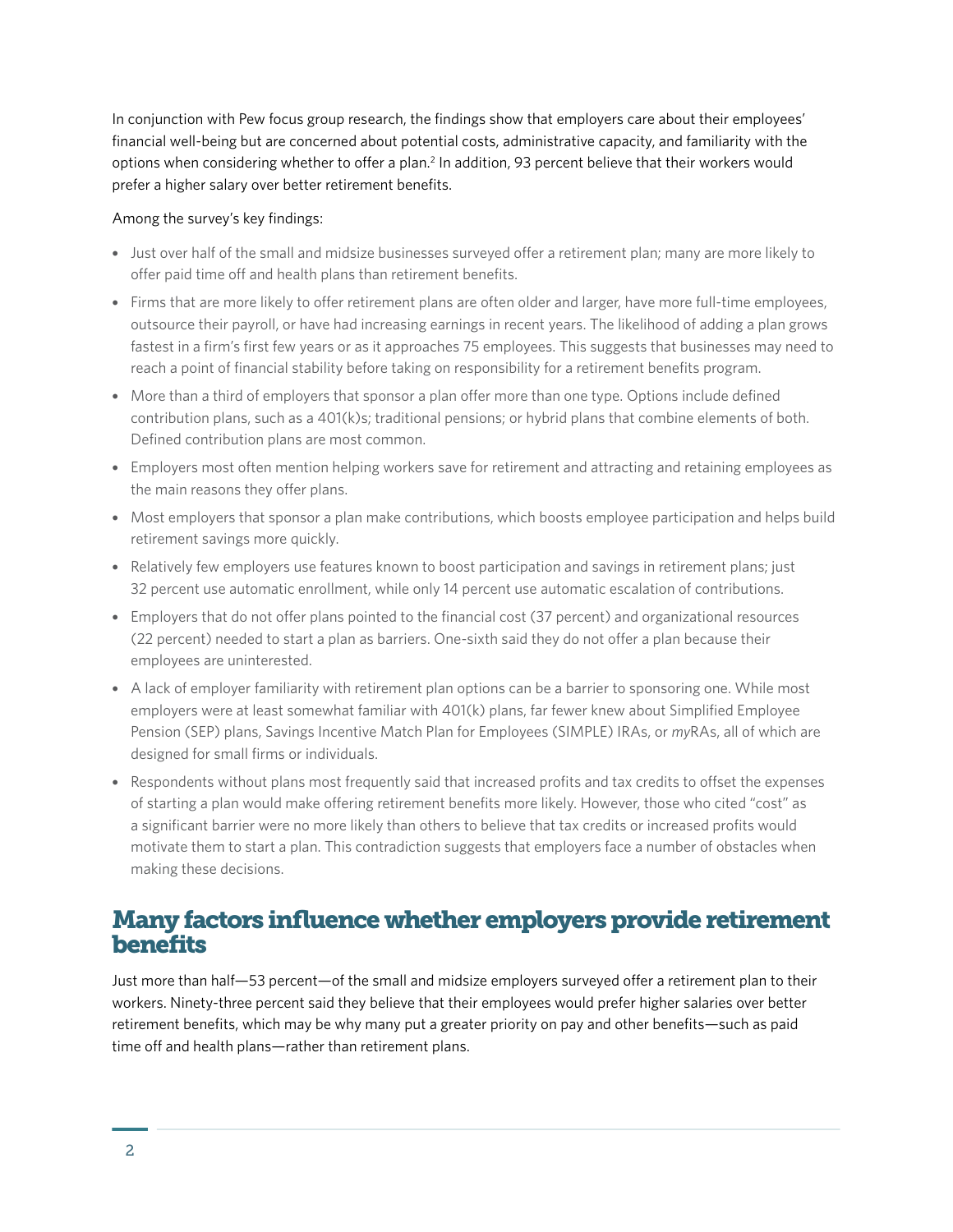# Figure 1 Benefits Offered by Small and Midsize Businesses About half offer a retirement plan



Source: The Pew Charitable Trusts © 2017 The Pew Charitable Trusts

On average, employers offer three types of benefits. Figure 1 shows that businesses are more likely to offer paid time off (86 percent) and health care plans (61 percent) than to sponsor a retirement plan. Paid time off and health insurance serve workers' immediate needs, while retirement savings represent a commitment to divert current financial resources for future needs.<sup>3</sup>

Business and labor force characteristics are key factors in whether employers offer a retirement plan. When earnings increased "a little" or "a lot" over the past year, businesses were 41 percent more likely to offer a plan than if earnings had remained flat. Businesses with a higher percentage of full-time workers also are more likely to offer a plan that those with more part-time employees. On average, there is a 66 percent likelihood that a firm that employs all full-time workers will offer a plan compared with a 44 percent chance for a company with a workforce divided evenly between full- and part-time workers.4

The type of business matters, too. Incorporated businesses are 1.8 times more likely to offer a plan than nonincorporated businesses, even when controlling for the number of employees. Corporate status may signal that a firm is growing or stable enough to support offering more benefits.

In terms of industry, businesses classified as management and professional or as production, transportation, and material moving are more likely than those in natural resources, construction, and maintenance to offer retirement plans. The differences may reflect the fact that some industries typically have more full-time workers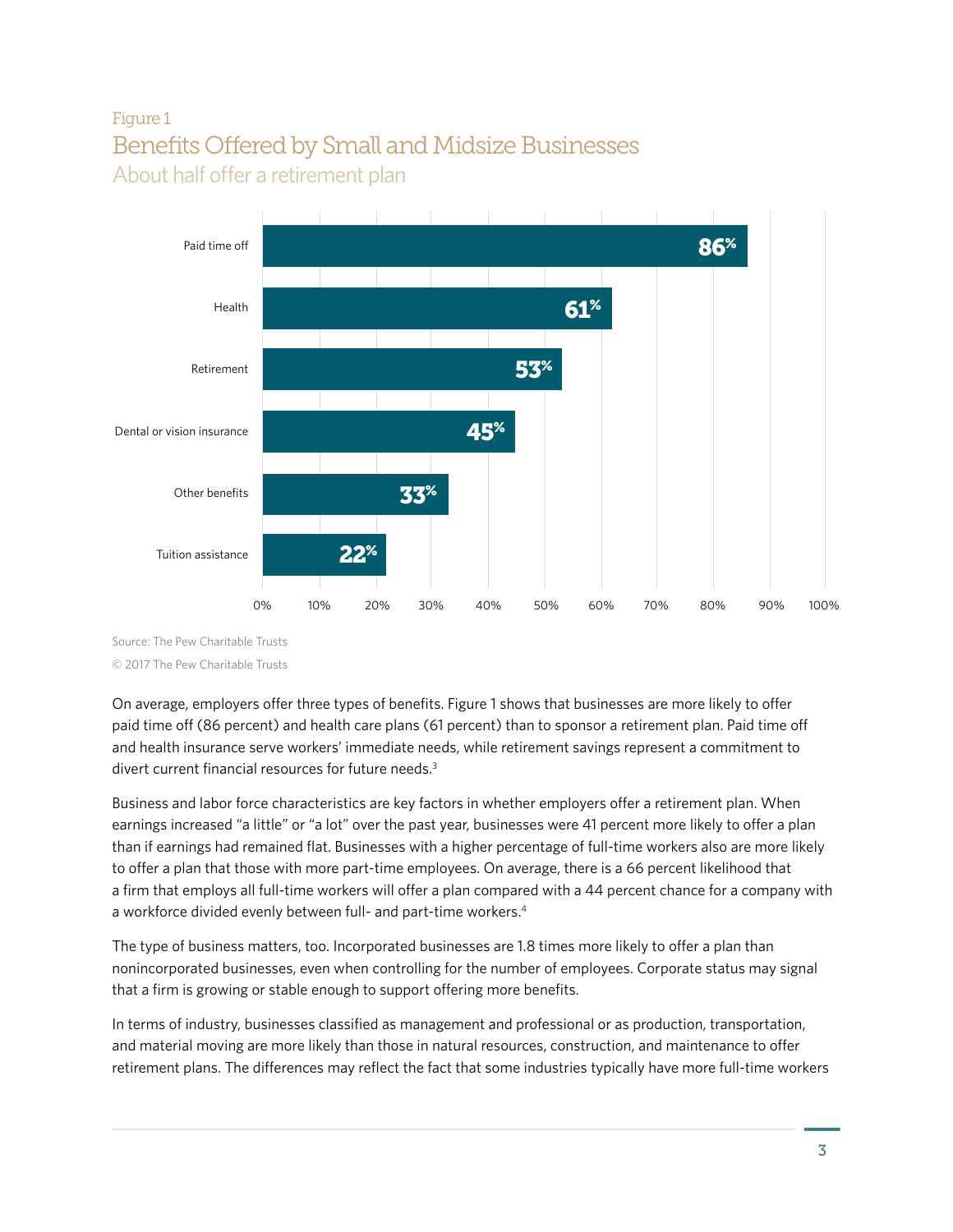and are therefore more likely to provide benefits; employers within certain industries also use retirement benefits to compete for talent.<sup>5</sup>

In addition, employers in certain industries may be more financially stable than in others, creating an environment that supports retirement plan sponsorship or encourages employee demand for the plans because they have lower turnover and fewer seasonal workers.

When asked about what they believe their employees prefer—better retirement benefits or higher salaries those who said their employees would prefer better retirement benefits are 73 percent more likely to offer a plan than those who said the reverse.

Region also plays a role. Businesses in the South and in the West are about half as likely to offer plans as those in the Northeast. This mirrors Pew's analyses of state-by-state access to employer-sponsored retirement plans, which showed that full-time, full-year employees in Florida, New Mexico, and Texas reported the lowest rates of access to plans.<sup>6</sup> Geographic differences can be attributed in part to regional concentrations of certain industries, such as leisure and hospitality. Employer size and employee demographics also vary by state and region.<sup>7</sup> (See Appendix Table 1 for full regression results.)

#### Figure 2a

# Probability of Offering a Retirement Plan by Years in Business Largest jump in likelihood seen among younger firms



Note: In the left-hand column, a probability of 1 represents a 100 percent likelihood that a business offers a retirement plan. The probability rises fastest in a business's early years and then levels off as it ages.

Source: The Pew Charitable Trusts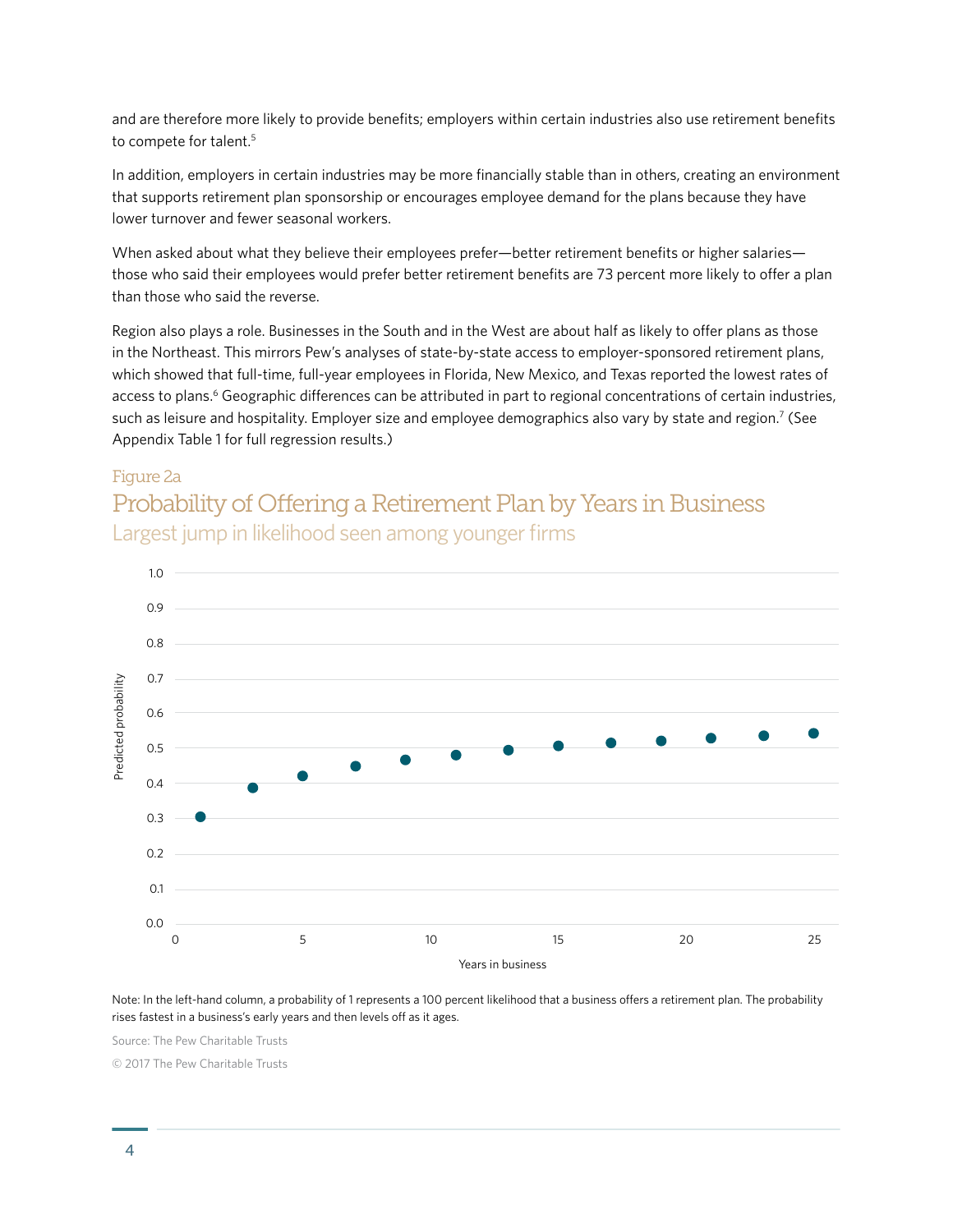#### Figure 2b





Note: In the left-hand column, a probability of 1 represents a 100 percent likelihood that a business offers a retirement plan. The probability rises fastest as a business's staffing grows to about 75 and then levels off as the number of employees increases.

Source: The Pew Charitable Trusts © 2017 The Pew Charitable Trusts

Not surprisingly, larger, older businesses are more likely to offer plans, but the relationship is not linear. Businesses are more likely to adopt plans in the early stages of growth, but that likelihood tapers off after a certain point. For example, the probability that the average business with five employees offers a retirement plan is just 34 percent, while the probability for the average business with 55 employees to do so is a little more than twice that—72 percent. The probability continues to grow as staffing increases, but at a much lower rate.

Meanwhile, a 3-year-old firm is 25 percent more likely to offer a retirement plan than a 1-year-old firm. That increase in probability diminishes as companies age. For example, one in business for 13 years is only 3 percent more likely than one in business for 11 years to offer one.

These results suggest that businesses tend to adopt plans during a "middle" phase in their development, after startup and during a period of expansion and growth. At such a time, retirement benefits may be an attractive tool for hiring and retaining talented employees when an employer already has provided other benefits to workers, such as health insurance. When addressing barriers, such as limited knowledge and startup costs, state policies could specifically target younger, less established businesses.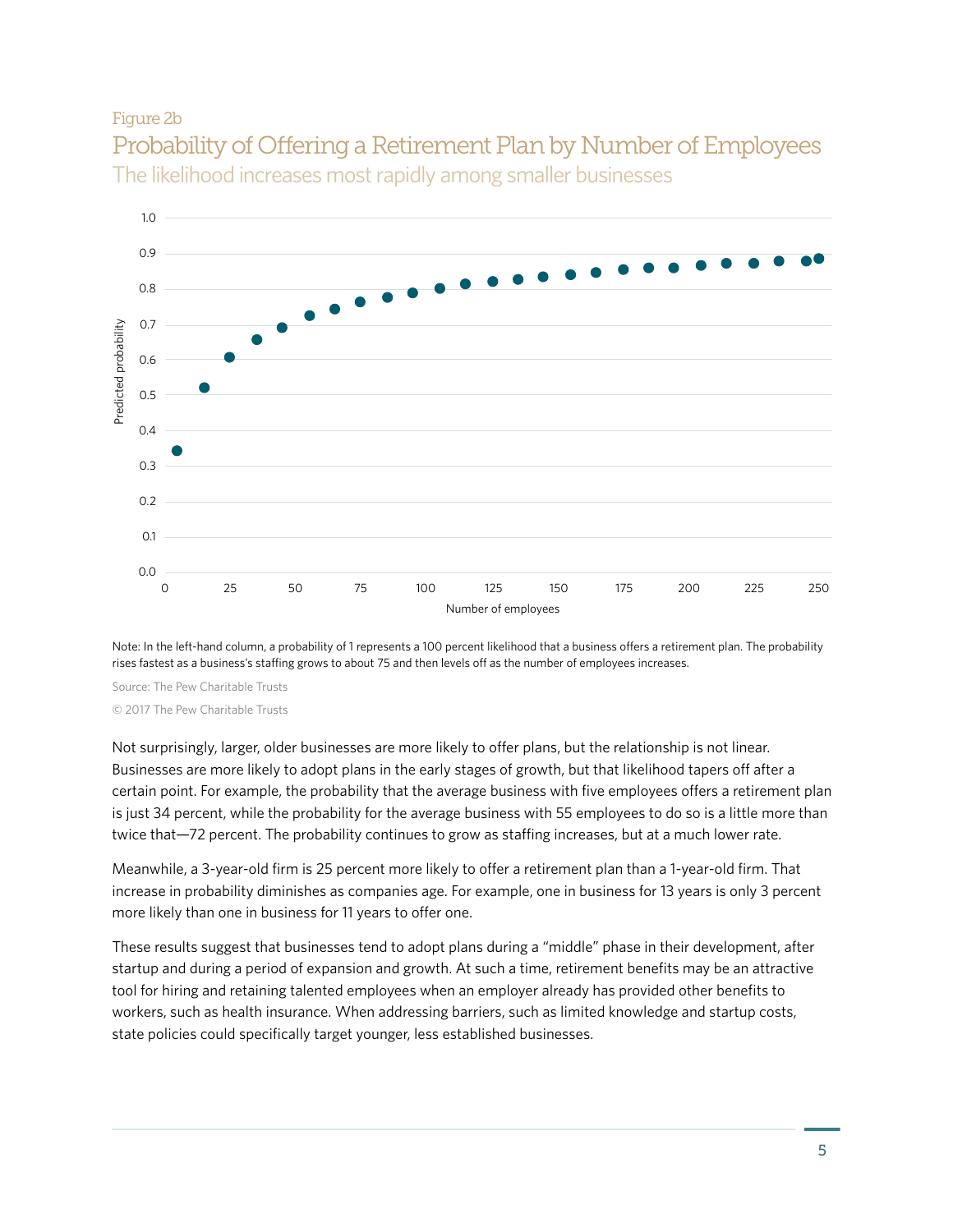# Employers' motivations for offering a retirement plan

Employers have several retirement plan options that offer tax advantages for their workers.<sup>8</sup> Survey findings support earlier research indicating that employers typically provide retirement benefits to attract and retain talent, as well as to help their workers save.<sup>9</sup> Still, the survey data show that few employers use pro-savings tools, such as automatic enrollment and automatic escalation, to encourage putting away more money for retirement.

### Figure 3 Type of Retirement Plan Offered Defined contribution plans most widely used



Source: The Pew Charitable Trusts

© 2017 The Pew Charitable Trusts

Some 92 percent of employers that provide retirement benefits said they offer a defined contribution plan, such as a 401(k), a SIMPLE plan, or a profit-sharing plan. Twenty-three percent said their business offers a defined benefit plan, such as a traditional pension, while 22 percent said they offer a hybrid plan that includes both a defined contribution and a defined benefit plan. Another 35 percent reported that their business offers more than one retirement plan type.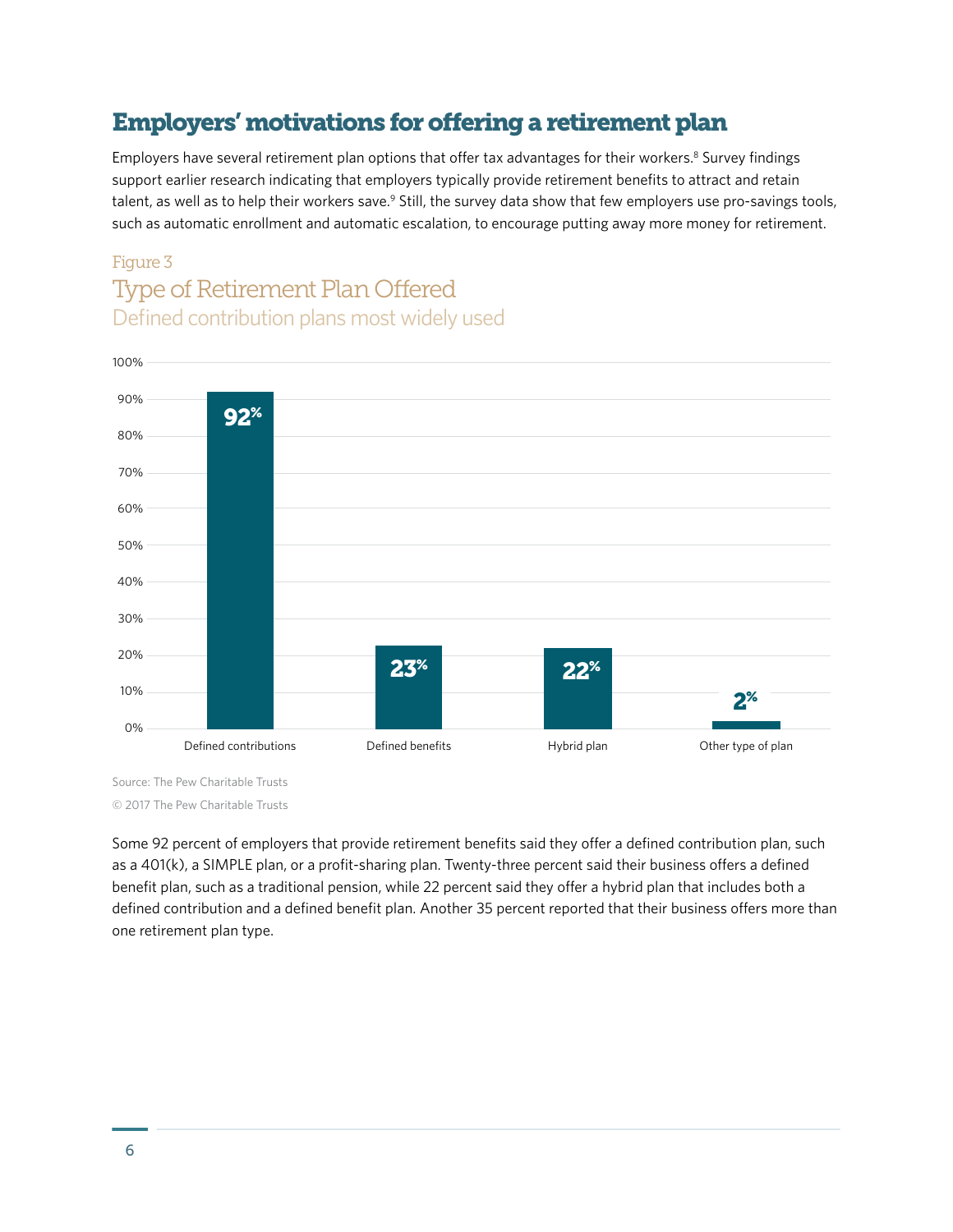# Figure 4 Reasons Employers Offer a Retirement Plan Helping employees save most frequently cited



Source: The Pew Charitable Trusts

© 2017 The Pew Charitable Trusts

Employers offered various reasons for providing retirement plans. (See Figure 4.) Almost all—96 percent—cited a desire to help employees save for retirement, and 48 percent identified it as the main reason. In Pew focus groups, small to midsize employers repeatedly said that offering a retirement plan helped them to attract quality employees.<sup>10</sup> In the survey, 91 percent said they felt that offering a retirement plan had a positive impact on employee performance, while 89 percent said doing so helped attract and retain employees. Nearly a third— 31 percent—said attracting and retaining workers was the main reason they offered a plan. Tax advantages for management and employees were cited much less often as main reasons (5 percent and 3 percent, respectively).

Employers in the survey were also likely to contribute to workers' plans. Among those with defined contribution plans, 89 percent contribute and 82 percent of those that contribute said they match worker contributions.

Relatively small percentages of plan providers use plan options that policy researchers say are effective in encouraging workers to save.11 About a third automatically enroll their workers (with employees retaining the option to opt out), while about a sixth use automatic escalation, which increases employee contributions annually until a certain maximum percentage is met. About 48 percent of employers said they offered retirement benefits primarily to help their workers save. Still, those who said this was a reason were no more likely to use these pro-savings features than those who did not cite this as a reason they offer benefits.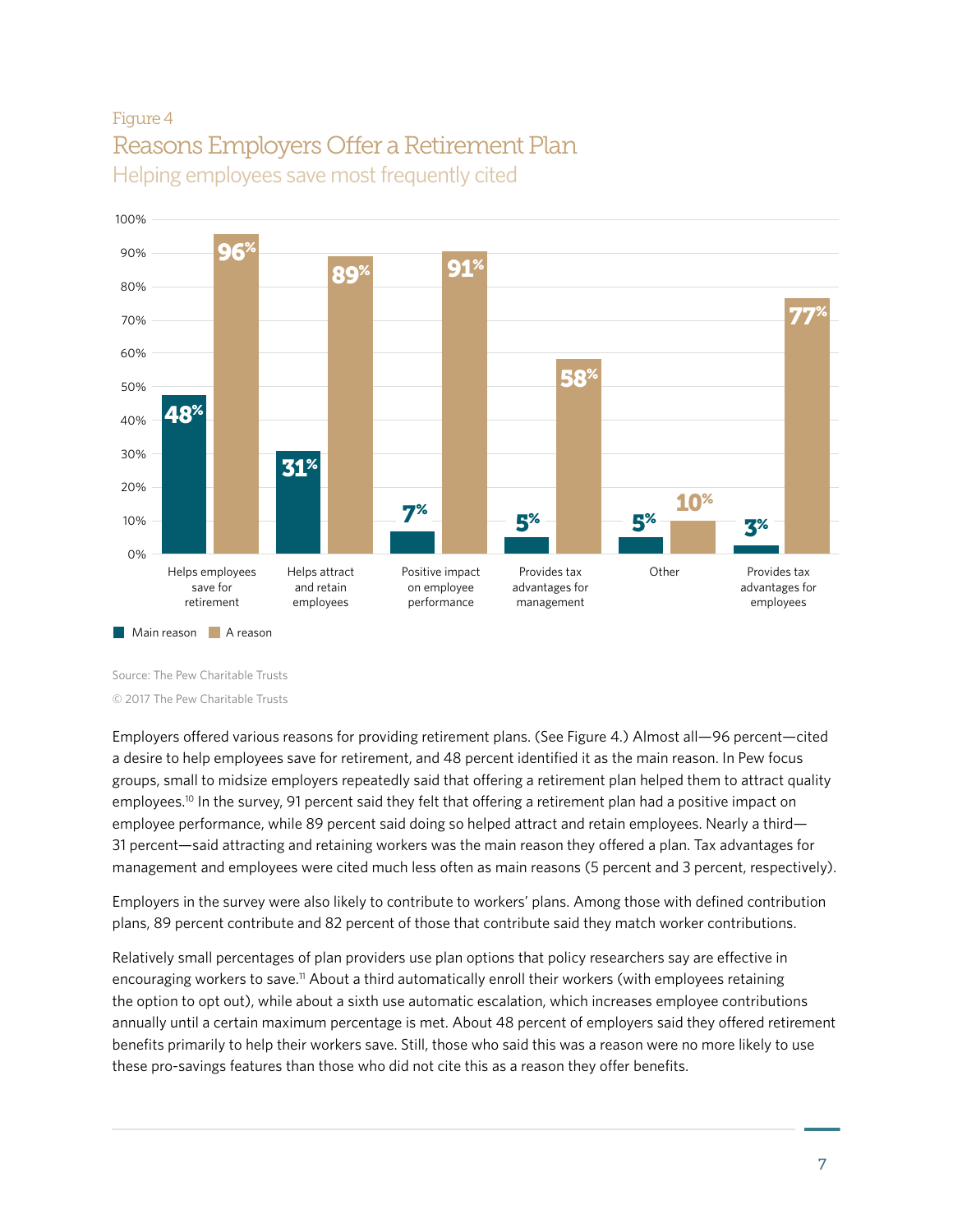### Figure 5 Reasons Employers Do Not Offer Automatic Enrollment or Automatic Escalation



Many unsure that employees would like either approach

Source: The Pew Charitable Trusts © 2017 The Pew Charitable Trusts

When asked why they do not offer features that encourage participation and savings such as automatic enrollment or automatic escalation, executives and other leaders were most likely to say their businesses were satisfied with their current setup (45 percent in response to automatic enrollment and 49 percent in response to automatic escalation). In addition, about 4 in 10 said that employees would not like automatic enrollment (41 percent) or automatic escalation (40 percent). Few cited legal or cost concerns.

These pro-savings tools are fairly common among large employers, but smaller businesses and their workers may not be as familiar with the workings and benefits of auto-enrollment and auto-escalation. Even if familiar with them, however, small employers may have concerns about how their employees would react to these features. Unlike larger corporations, these employers have more direct involvement with employees and are more aware of their attitudes and specific preferences.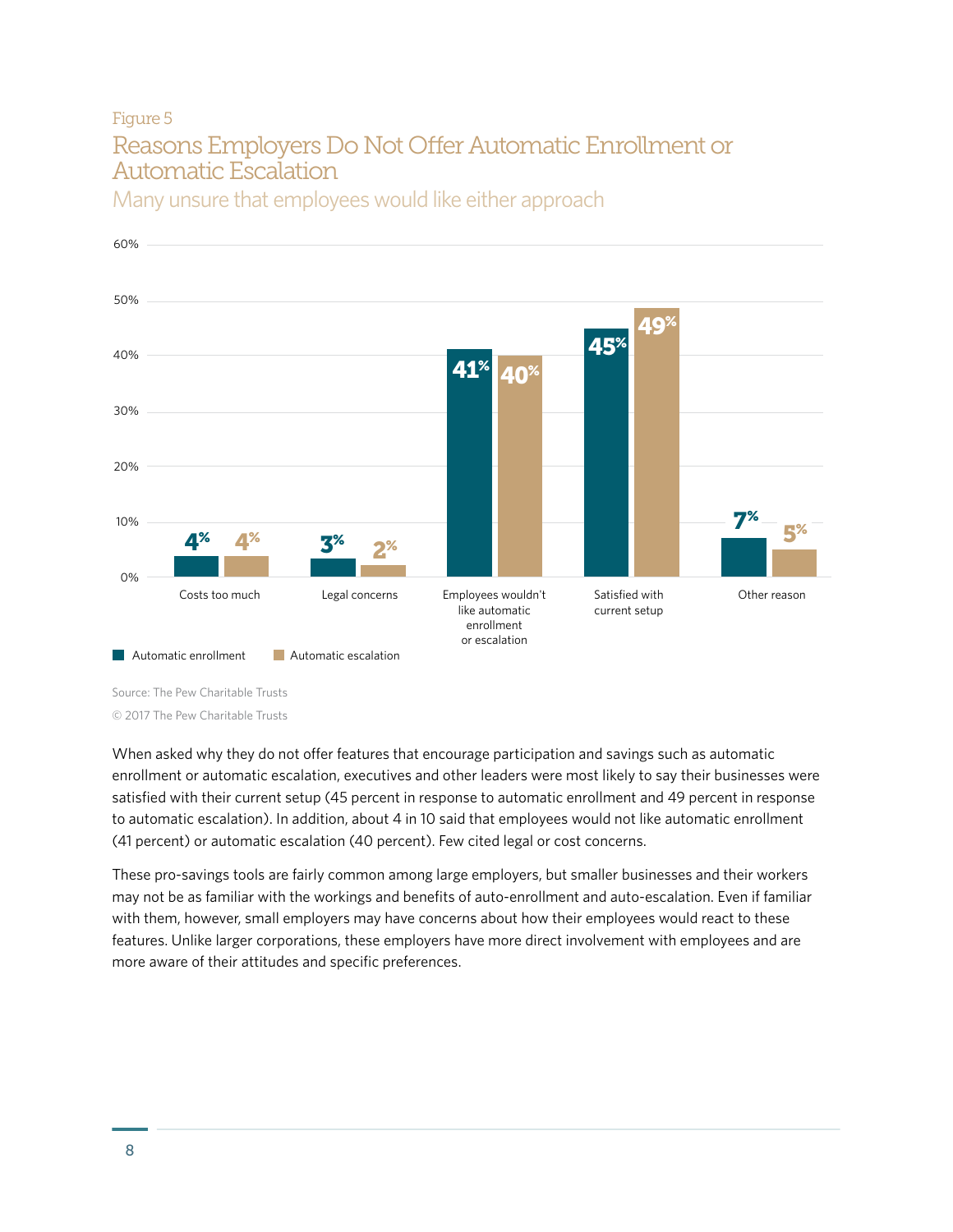# Top barriers to offering a retirement plan

Many employers said they would like to offer retirement savings options but feel they face numerous barriers to doing so. Some business representatives in focus groups cited limited demand for retirement benefits because their workers earned low wages or were working short term, in addition to the costs and resources required to start and maintain a plan.<sup>12</sup> The survey data generally support all these focus group findings regarding barriers. Policies that take a multipronged approach can help to address the range of possible barriers.

#### Figure 6

Main Reason Cited by Employers for Not Offering a Retirement Plan Setup cost chosen most often



Source: The Pew Charitable Trusts © 2017 The Pew Charitable Trusts

Most commonly, employers without plans said that starting a retirement plan is too expensive to set up (37 percent). Another 22 percent cited a lack of administrative resources. In focus groups, some business representatives said their mix of workers—especially if they included low-wage or short-term employees translated into limited employee interest in or demand for retirement benefits. But in the survey, only 17 percent cited lack of employee interest as the main reason they did not offer a plan.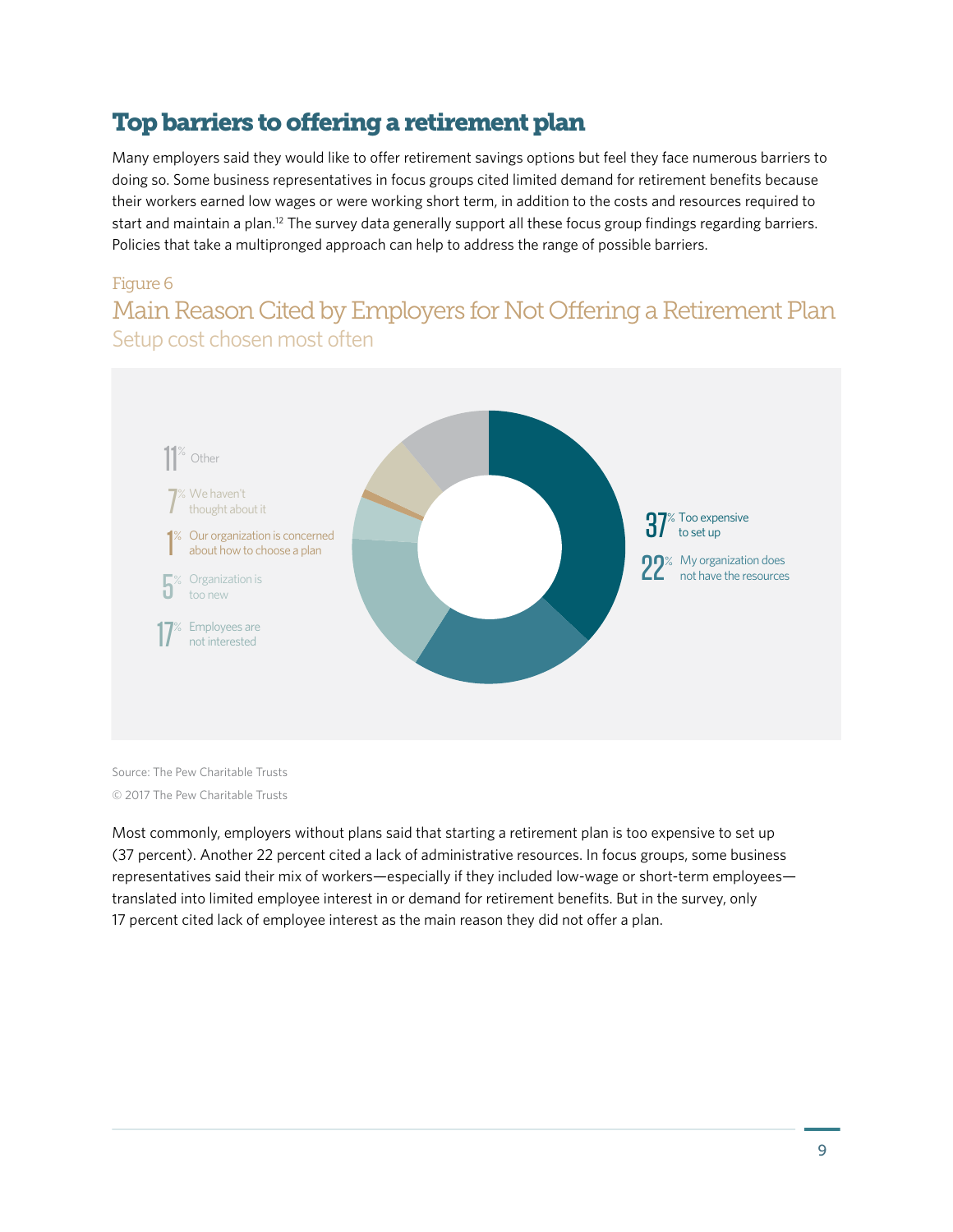# Figure 7 Familiarity With Retirement Plan Types Employers do not know about most options



Source: The Pew Charitable Trusts © 2017 The Pew Charitable Trusts

Lack of familiarity with retirement plan options also can prove to be a barrier to providing one. In the survey, 11 percent of employers said they were not familiar with 401(k) plans, SEPs, SIMPLE plans, and *my*RAs.13 Just 13 percent said they were at least somewhat familiar with all four, while 34 percent said they were only familiar with the 401(k). Leaders of small and midsize businesses were much less familiar with the other three alternatives, even though SEPs and SIMPLE programs are specifically intended to appeal to smaller employers because they are cheaper to establish and administer.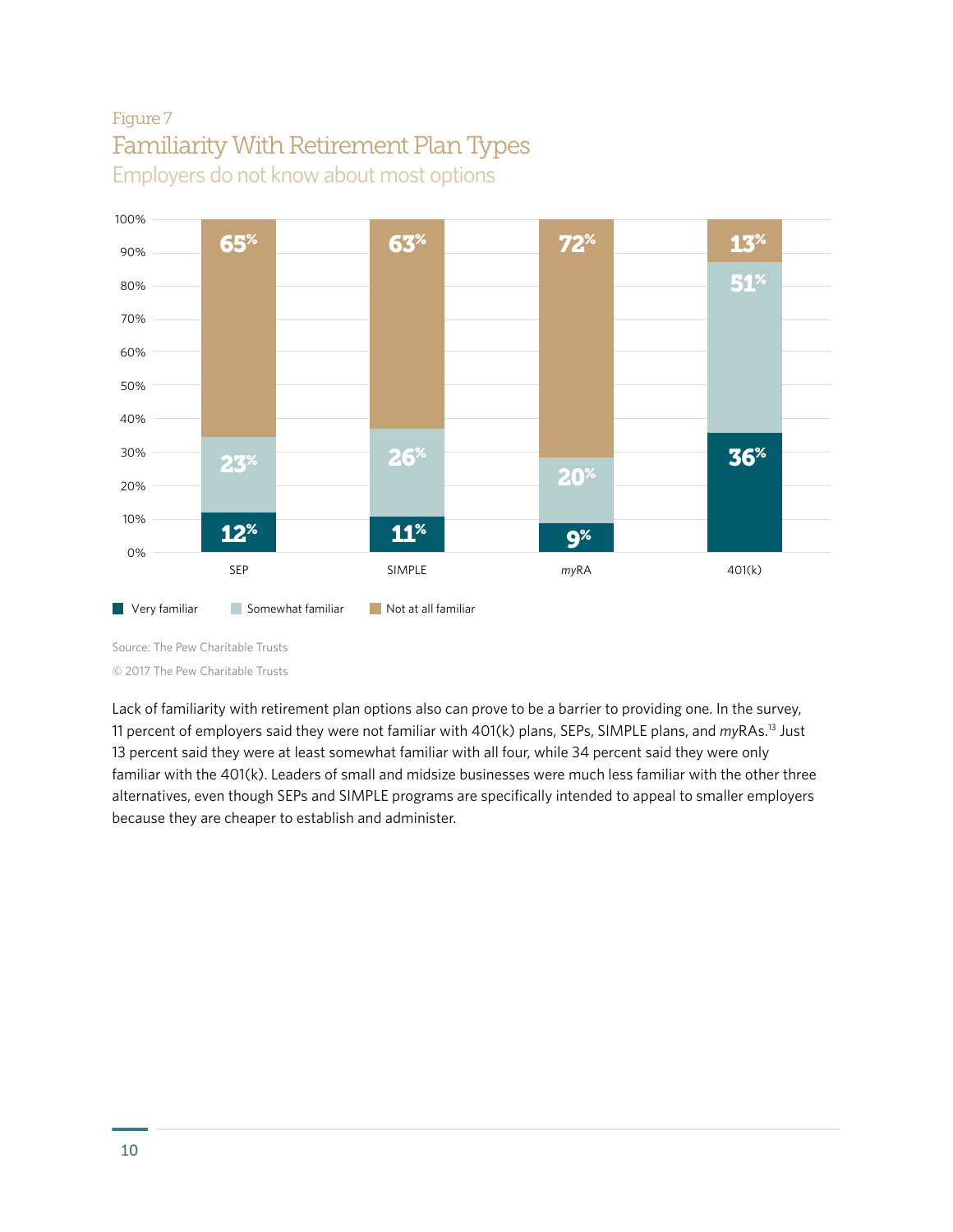#### Key Elements of Select Defined Contribution Plans

- **401(k):** Can be established by employers. Employees younger than 50 can contribute up to \$18,000 a year in pretax money; those 50 or older can contribute up to \$24,000. Employers can contribute up to \$54,000 annually. Employees may borrow from these accounts.
- **Savings Incentive Match Plan for Employees (SIMPLE):** Can be established by employers that do not offer a retirement plan and have up to 100 employees. Employees can contribute pretax money up to \$12,500 a year; those 50 or older can contribute up to \$15,500. Employers must make contributions—either matching what employees save up to 3 percent or a flat 2 percent of employee compensation—for those who made at least \$5,000 in the previous calendar year. Employees may not borrow from these accounts but can make withdrawals subject to penalties in many cases.
- **Simplified Employee Pension (SEP):** Employees cannot contribute. Employers make annual contributions that cannot exceed the lesser of 25 percent of compensation or \$54,000 for employees who have worked at the business for three of the past five years, are 21 or older, and received at least \$600 in compensation. Employees may not borrow from these accounts but can make withdrawals subject to penalties in many cases.
- **myRA:** Can be established by employees. Employees can contribute after-tax money up to \$5,500 a year, except those 50 or older, who can contribute up to \$6,500, with a total lifetime limit of \$15,000. Employers cannot contribute. Employees can make tax-free withdrawals from the account at any time.

Sources: Internal Revenue Service and U.S. Treasury Department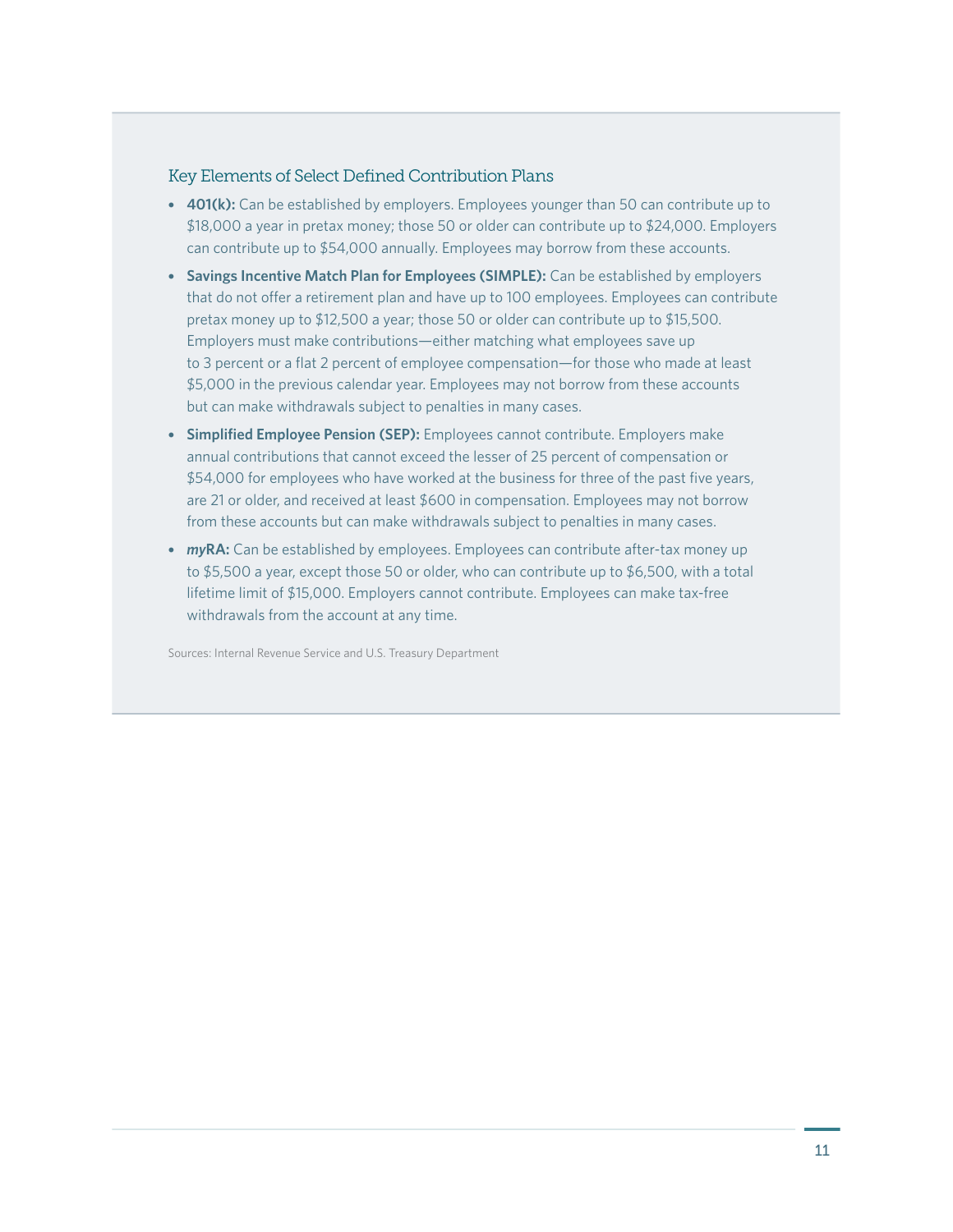### Figure 8 Motivations for Businesses Without Retirement Plans to Start One Top reason is increased profitability



Source: The Pew Charitable Trusts © 2017 The Pew Charitable Trusts

When businesses without a retirement plan were asked which circumstances were most likely to motivate them to begin one, the most common responses were a change in their financial situation or government incentives. Some 67 percent said increased business profits would make them somewhat or much more likely to start a retirement plan. Similarly, 60 percent said they would be somewhat or much more likely to start a plan if there were increased business tax credits for doing so. On the other hand, majorities said that availability of easy-tounderstand information (58 percent), tax advantages for key executives (55 percent), or reduced administrative requirements (53 percent) would make them no more likely to offer plans.

There is a limited correlation between potential motivating circumstances to offer a plan—such as increased business profits, increased tax credits, and increased demand from employees—and the main reasons employers gave for not doing so, including cost, resources, and a lack of employee demand. For example, whether or not respondents cited "cost" as the main barrier, they were no more or less likely to say that an increase in profits or tax advantages for key executives would motivate them to start a plan.

Despite the barriers seen by employers without plans, many said in focus groups that they hoped to provide retirement benefits in the future. Survey respondents, however, seemed unlikely to do so in the near term. When asked if they might start a retirement plan in the next two years, 75 percent said they were no more likely to start one than they had been; just 6 percent said they were much more likely.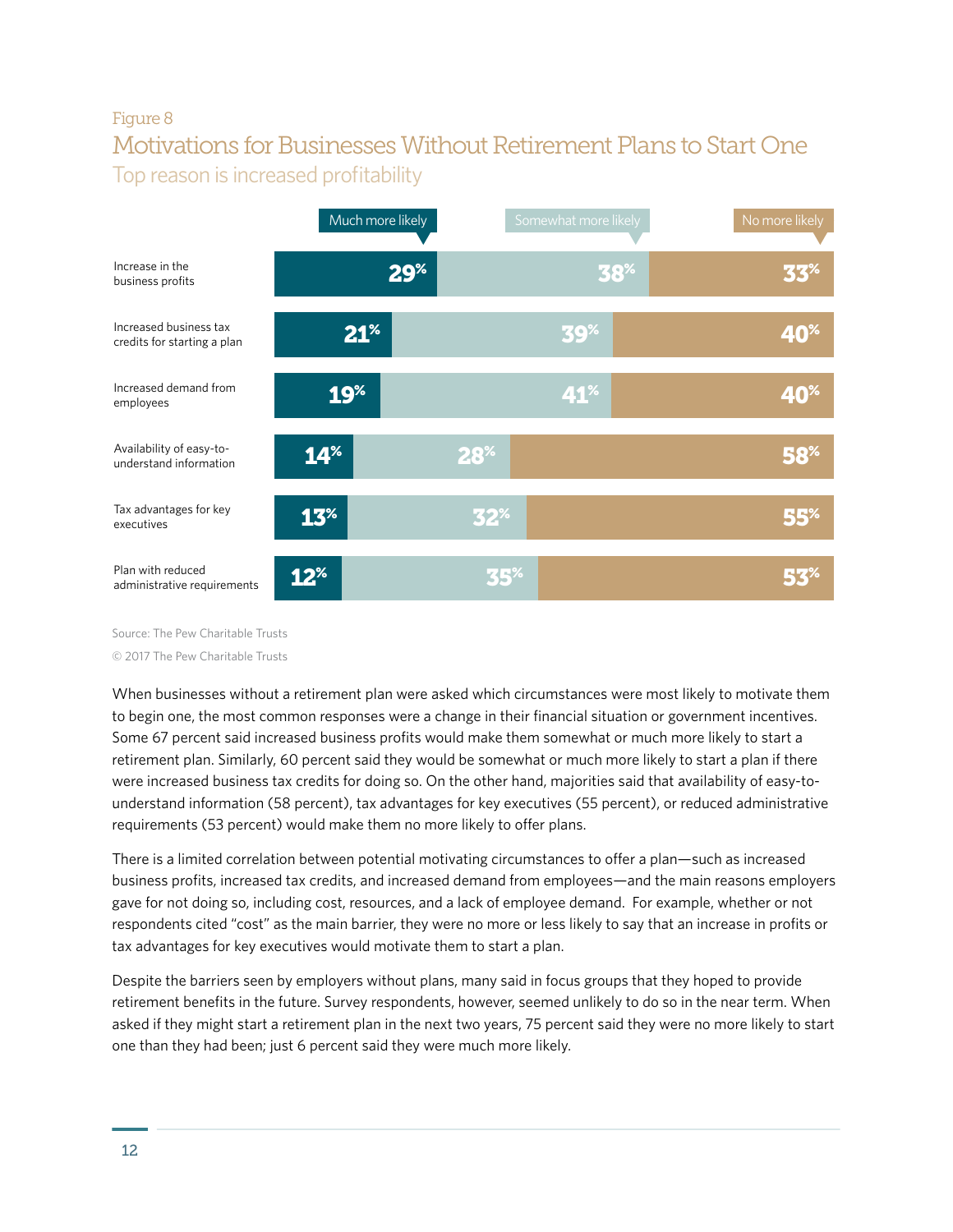In the survey, newer businesses—especially those up to 5 years old—were more likely to say they intend to start a plan than older businesses. Additionally, businesses that have added employees in the previous year are 2.8 times more likely than those at firms with more stable job numbers to say they will offer a plan. Other potential indicators are whether businesses offer more benefits, whether they outsource their payrolls, and their industry. For each additional benefit offered, businesses are 50 percent more likely to report they are "somewhat" or "much more likely" to offer a plan in the following two years. Those that outsource their payrolls are 95 percent more likely than those who handle their payrolls internally to say they will offer plans. Businesses in wholesale and retail trade are less likely than those in natural resources, construction, and maintenance to say they intend to offer a plan.

But many small and midsize employers appear eager to factor in their workers' priorities as well. Those who say their employees prefer better retirement benefits over higher pay are more than three times as likely as those who say the reverse to respond that they intend to start a plan. (See Appendix Table 2 for regression results.)

# **Conclusion**

Pew's analysis finds that leaders of small- to medium-sized businesses who offer retirement plans value them as a way to help their workers save for retirement and as a tool for securing talent. The survey results also indicate that businesses are much more likely to adopt a plan when they are growing and financially stable and when owners perceive that employees are making retirement benefits a priority. However, employers report many significant barriers to offering retirement benefits and putting in place the mechanisms that help employees save.

These findings show that despite the benefits of pro-savings tools, such as automatic enrollment or automatic escalation of contributions, many small employers lack the comfort level or knowledge to take advantage of such tools, or see cost, resources, or a lack of employee demand as reasons not to offer a retirement plan. Public awareness campaigns targeted at newer, less established businesses could help make clear how these tools work and how they benefit both businesses and employees.

Not all barriers to offering plans, such as business profitability, can be addressed by public policy, but state initiatives could help mitigate other obstacles, such as business leaders' limited knowledge about various plan options. Policymakers also could boost motivation by providing tax credits to offset the costs of establishing and running a plan or by offering low-cost options, such as a multiple employer plan or a payroll deduction auto-IRA. Policies that effectively educate employees about the necessity of retirement savings also might increase employee demand.14 To be most effective, policy responses will need to address multiple factors confronting employers.

# Acknowledgments

This brief benefited from the insights and expertise of Holly Wade, director of research and policy analysis at the National Federation of Independent Business. Although she reviewed the report, neither she nor her organization necessarily endorses its findings or conclusions. Many thanks also to our current and former colleagues who made this work possible.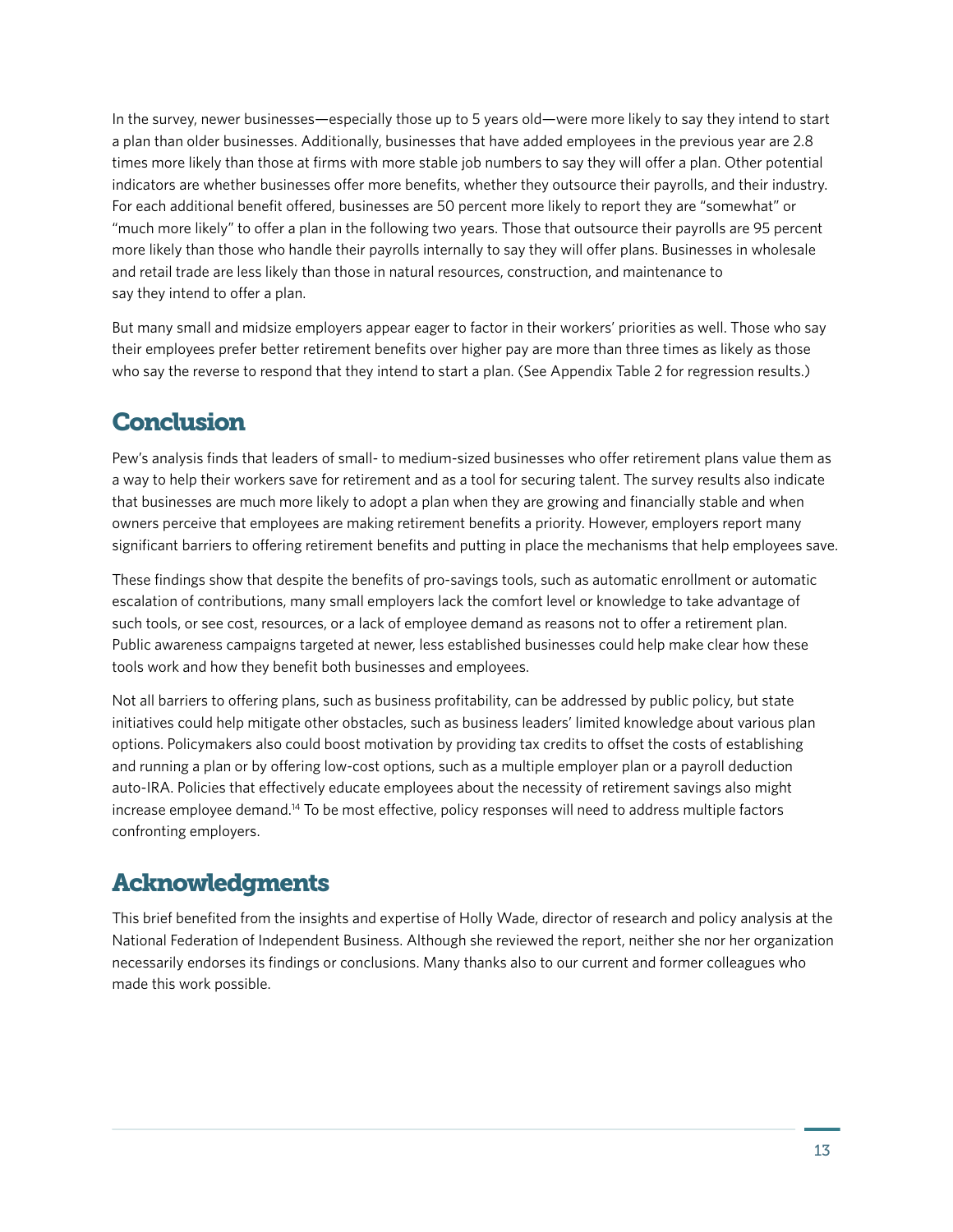# Methodological appendix

These data were collected by ICF International in the Survey of Decision-Makers at Private Sector Small to Midsize Businesses conducted for The Pew Charitable Trusts. The probability sample is based on the Dun & Bradstreet list of businesses and focuses on private sector small to midsize businesses (five to 250 employees) nationwide. A representative of each business who was knowledgeable about benefits and who had input on benefit-related decisions responded to the survey. ICF International used a stratified survey design to ensure representative national estimates. The strata were the four census regions, whether an enterprise was a goodsproducing or service-producing business, and the number of employees (five to 50 and 51 to 250). The survey used computer-assisted telephone interviewing to collect data between April 26 and June 29, 2016.

The sample is split between employers that sponsor a retirement plan (56 percent) and those that do not (44 percent). In terms of staff size, 68 percent have between five and 24 total employees, while the remaining 32 percent have between 25 and 250 total employees. All analyses presented in this report are weighted to match business characteristics based on the U.S. Census Bureau's Business Dynamics Statistics.15

### Model design

We use logistic regression to examine two dichotomous variables: 1) whether the business offers a retirement plan (Appendix Table 1) and whether the business would start a plan in the next two years (Appendix Table 3). We use a Poisson regression to examine a count of the number of nonretirement benefits a business offers (Appendix Table 2). The models include natural logged transformation of years in businesses and number of employees, whether the employees prefer a higher salary or retirement benefits, whether the payroll was handled internally or outsourced, geographic region, a three-category variable of company earnings in the past year, a continuous variable of the percentage of the employees who were full time, a five-category industry variable, and whether the business is incorporated. Post hoc tests were performed to determine that the best-fit regression models use natural log transformations of years of business and number of employees. Appendix Table 2 additionally includes a continuous variable of the number of other benefits offered.

Predicted probability (presented in Figures 2a and 2b) of offering a plan is based on logistic regression models of whether a business offers a retirement plan, depending on the age of the firm and the number of employees using Stata's margins command. Covariates are held at their mean. The association between years in business and offering a plan is significant at *p* < 0.001. The association between the number of employees and offering a plan is significant at *p* < 0.001.

When appropriate, we recoded "other" variables into valid categories. We use listwise deletion to handle missing data for up to 15 percent of the sample. Statistical significance is indicated by \* *p* < 0.05 \*\* *p* < 0.01 \*\*\* *p* < 0.001.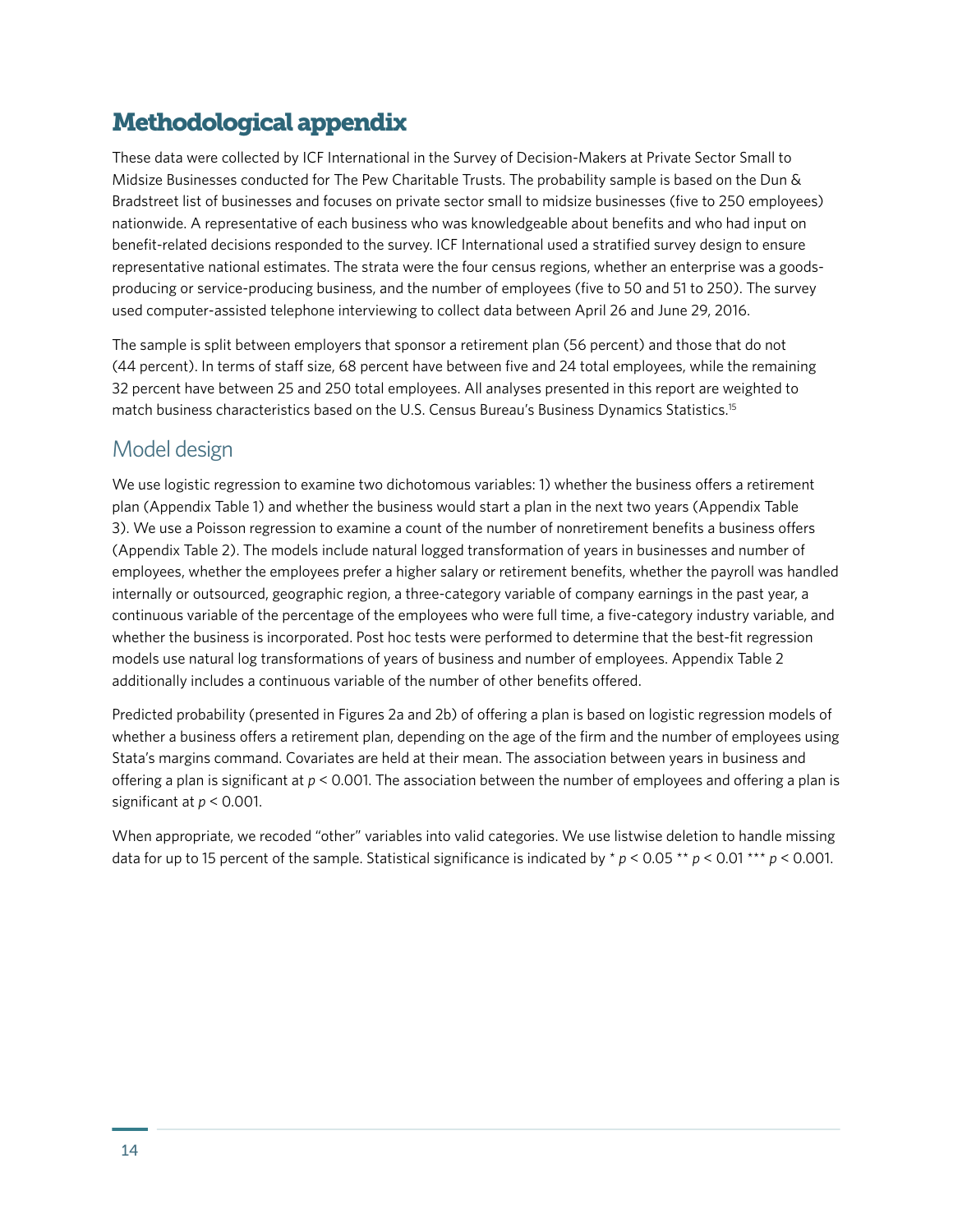# Appendix Table 1

### Key Differences Between Employers Offering a Retirement Plan and Those That Do Not

Older, larger incorporated businesses in the managerial and professional services industry are more likely to offer a retirement plan

|                                                  | <b>Odds ratio</b> | <b>Standard error</b> | <b>Significance</b> |
|--------------------------------------------------|-------------------|-----------------------|---------------------|
| Years in business (logged)                       | 1.50              | 0.13                  | ***                 |
| Number of employees (logged)                     | 2.32              | 0.22                  | $***$               |
| <b>Employees prefer</b>                          |                   |                       |                     |
| Higher salary                                    | (reference)       |                       |                     |
| Better retirement benefits                       | 1.73              | 0.47                  |                     |
| Handle payroll                                   |                   |                       |                     |
| Internal                                         | (reference)       |                       |                     |
| Outsource                                        | 1.25              | 0.20                  |                     |
| Earnings in the past year                        |                   |                       |                     |
| Increased a little or a lot                      | 1.41              | 0.24                  | $\star$             |
| Maintained                                       | (reference)       |                       |                     |
| Decreased a little or a lot                      | 0.87              | 0.19                  |                     |
| Percentage of employees who are full time        | 1.02              | 0.00                  | ***                 |
| Industry category                                |                   |                       |                     |
| Natural resources, construction, and maintenance | (reference)       |                       |                     |
| Production, transportation, and material moving  | 1.79              | 0.52                  | $\star$             |
| Wholesale and retail trade                       | 1.57              | 0.44                  |                     |
| Management, professional, and related            | 3.50              | 0.90                  | $***$               |
| Other services                                   | 0.88              | 0.29                  |                     |
| Region                                           |                   |                       |                     |
| Northeast                                        | (reference)       |                       |                     |
| South                                            | 0.47              | 0.11                  | $***$               |
| Midwest                                          | 0.86              | 0.19                  |                     |
| West                                             | 0.51              | 0.12                  | $***$               |
| <b>Business is incorporated</b>                  | 1.80              | 0.37                  | ***                 |
| Constant                                         | 0.00              | 0.00                  | $***$               |
| $n =$                                            | 1,452             |                       |                     |

Note: The model excludes 187 respondents (11 percent) who were missing values for any of the covariates. Post hoc tests were performed to determine that the best-fit regression models use use natural log transformations of years in business and number of employees.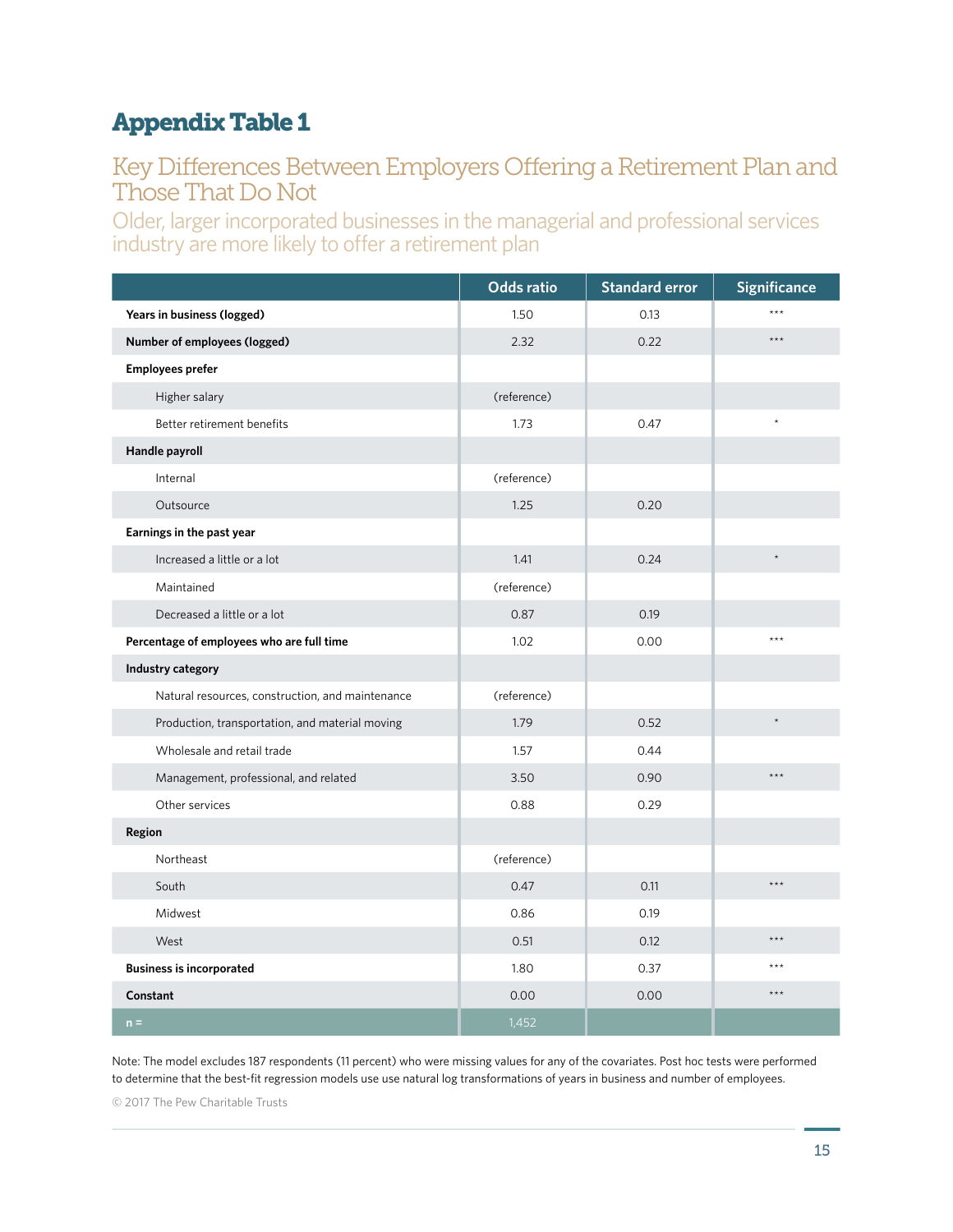# Appendix Table 2

### Number of Nonretirement Benefits Offered (Poisson Regression) Establishment characteristics, like years in business and number of employees, associated with more benefits

|                                                  | <b>Odds ratio</b> | <b>Standard error</b> | <b>Significance</b> |
|--------------------------------------------------|-------------------|-----------------------|---------------------|
| Years in business (logged)                       | 1.05              | 0.02                  |                     |
| Number of employees (logged)                     | 1.21              | 0.02                  | $***$               |
| <b>Employees prefer</b>                          |                   |                       |                     |
| Higher salary                                    | (reference)       |                       |                     |
| Better retirement benefits                       | 1.16              | 0.05                  | $***$               |
| Handle payroll                                   |                   |                       |                     |
| Internal                                         | (reference)       |                       |                     |
| Outsource                                        | 1.03              | 0.03                  |                     |
| Earnings in the past year                        |                   |                       |                     |
| Increased a little or a lot                      | 1.02              | 0.04                  |                     |
| Maintained                                       | (reference)       |                       |                     |
| Decreased a little or a lot                      | 0.98              | 0.05                  |                     |
| Percentage of employees who are full time        | 1.01              | 0.00                  | $***$               |
| Industry category                                |                   |                       |                     |
| Natural resources, construction, and maintenance | (reference)       |                       |                     |
| Production, transportation, and material moving  | 1.15              | 0.07                  | $\star$             |
| Wholesale and retail trade                       | 0.98              | 0.06                  |                     |
| Management, professional, and related            | 1.24              | 0.06                  | $\star\star\star$   |
| Other services                                   | 0.91              | 0.07                  |                     |
| Region                                           |                   |                       |                     |
| Northeast                                        | (reference)       |                       |                     |
| South                                            | 0.88              | 0.04                  |                     |
| Midwest                                          | 0.91              | 0.04                  |                     |
| West                                             | 0.96              | 0.04                  |                     |
| <b>Business is incorporated</b>                  | 1.11              | 0.06                  |                     |
| Constant                                         | 0.54              | 0.07                  | $***$               |
| $n =$                                            | 1,427             |                       |                     |

Note: The model excludes 212 respondents (13 percent) who were missing values for any of the covariates. Post hoc tests were performed to determine that the best-fit regression models use natural log transformations of years in business and number of employees.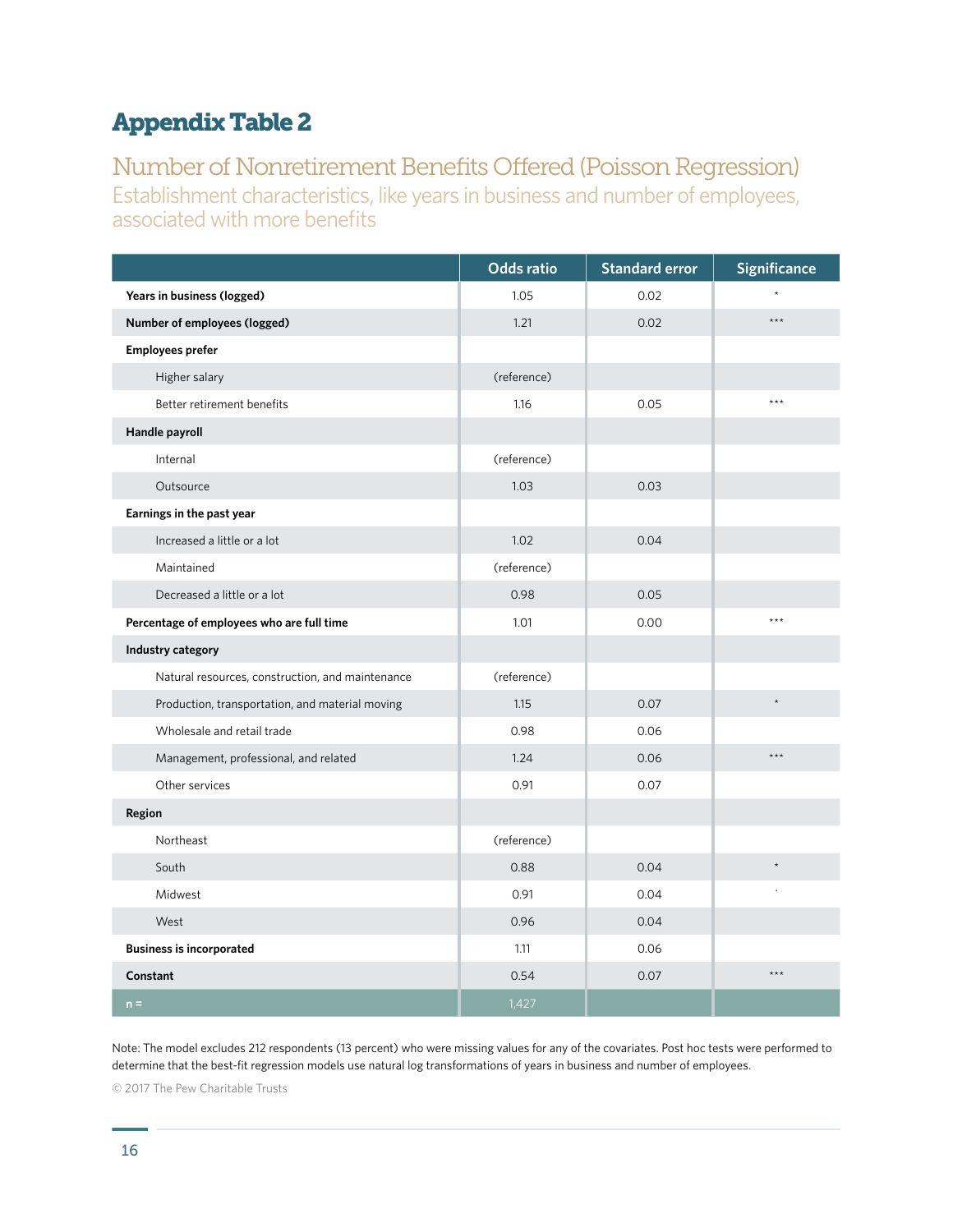# Appendix Table 3

# Factors Associated With Starting a Retirement Plan in Next Two Years

Newer businesses are more likely to say they'll start a plan than older businesses; wholesale and retail trade organizations are least likely to start a plan

|                                                  | <b>Odds ratio</b> | <b>Standard error</b> | <b>Significance</b> |
|--------------------------------------------------|-------------------|-----------------------|---------------------|
| Years in business (logged)                       | 0.55              | 0.08                  | ***                 |
| Number of employees (logged)                     | 1.17              | 0.20                  |                     |
| <b>Employees prefer</b>                          |                   |                       |                     |
| Higher salary                                    | (reference)       |                       |                     |
| Better retirement benefits                       | 3.71              | 1.39                  | $***$               |
| Handle payroll                                   |                   |                       |                     |
| Internal                                         | (ref)             |                       |                     |
| Outsource                                        | 1.95              | 0.51                  | $\star$             |
| Earnings in the past year                        |                   |                       |                     |
| Increased a little or a lot                      | 1.04              | 0.32                  |                     |
| Maintained                                       | (reference)       |                       |                     |
| Decreased a little or a lot                      | 0.59              | 0.22                  |                     |
| Number of employees in the past year             |                   |                       |                     |
| Increased a little or a lot                      | 2.80              | 0.91                  | $***$               |
| Maintained                                       | (reference)       |                       |                     |
| Decreased a little or a lot                      | 1.68              | 0.64                  |                     |
| Percentage of employees who are full time        |                   |                       |                     |
| Industry category                                |                   |                       |                     |
| Natural resources, construction, and maintenance | (reference)       |                       |                     |
| Production, transportation, and material moving  | 1.03              | 0.48                  |                     |
| Wholesale and retail trade                       | 0.28              | 0.12                  | $***$               |
| Management, professional, and related            | 0.62              | 0.24                  |                     |
| Other services                                   | 0.48              | 0.23                  |                     |

*Continued on next page*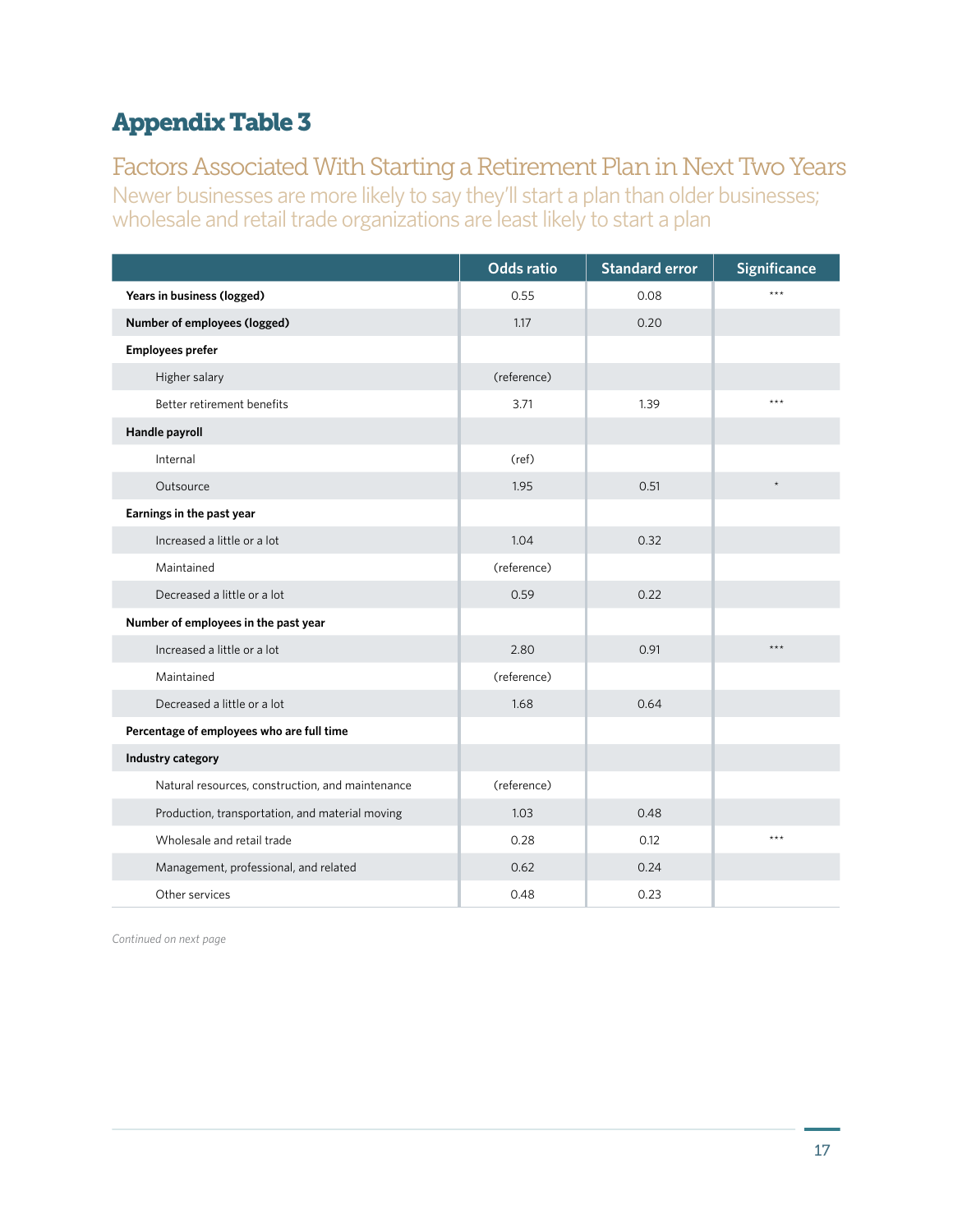|                            | <b>Odds ratio</b> | <b>Standard error</b> | <b>Significance</b> |
|----------------------------|-------------------|-----------------------|---------------------|
| Region                     |                   |                       |                     |
| Northeast                  | (reference)       |                       |                     |
| South                      | 1.26              | 0.45                  |                     |
| Midwest                    | 1.44              | 0.51                  |                     |
| West                       | 1.92              | 0.67                  |                     |
| Number of benefits offered | 1.50              | 0.14                  | $***$               |
| Constant                   | 0.34              | 0.26                  |                     |
| $n =$                      | 644               |                       |                     |

Note: Of the 1,639 sample, 725 were asked about the likelihood of starting a retirement plan in the next two years. The model excludes 81 respondents (11 percent) who were missing values for any of the covariates. Post hoc tests were performed to determine that the best fit use regression models use natural log transformations of years in business and number of employees.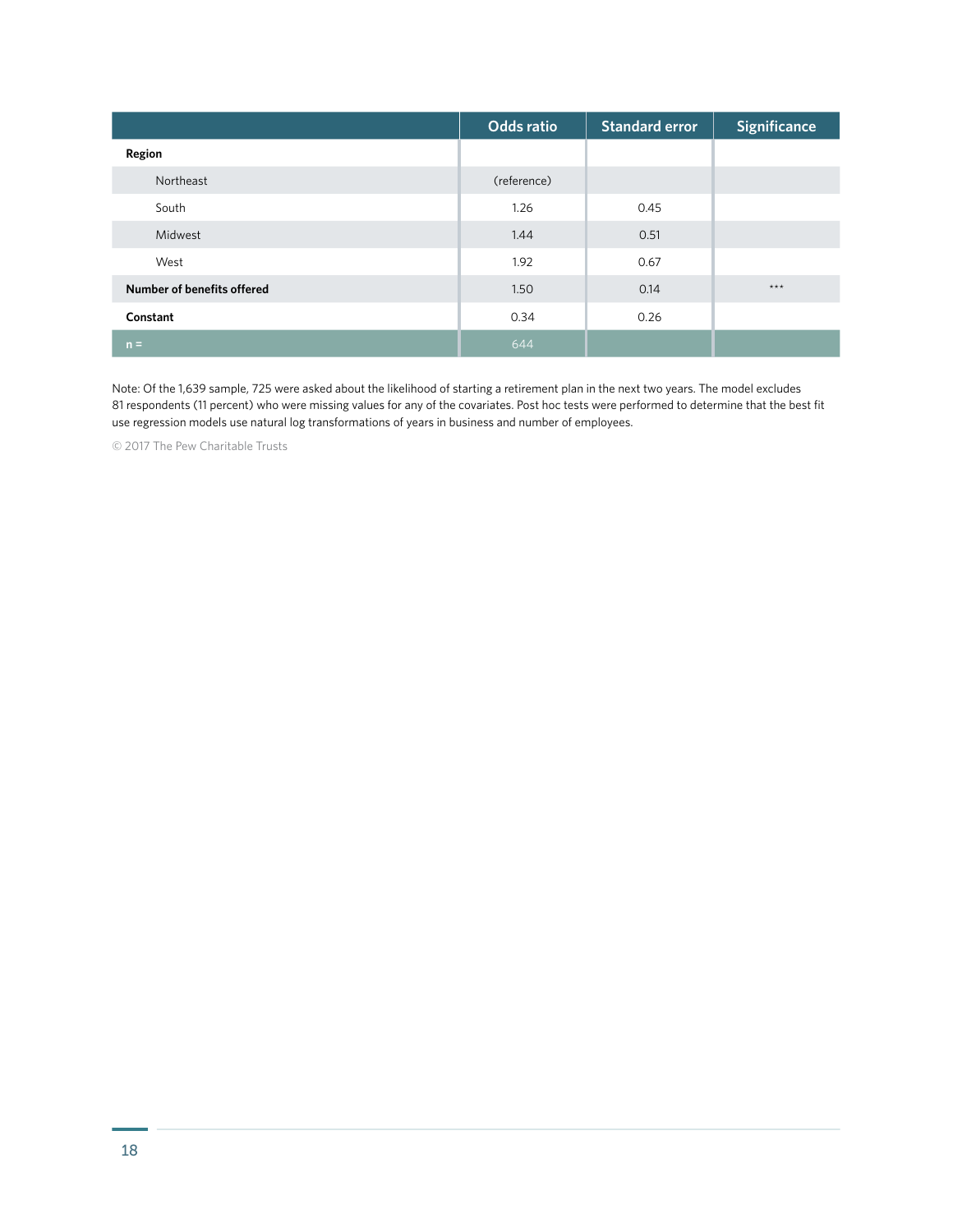### Endnotes

- 1 The Pew Charitable Trusts, "How States Are Working to Address the Retirement Savings Challenge: Three Approaches" (July 29, 2016), http://www.pewtrusts.org/en/research-and-analysis/fact-sheets/2016/07/how-states-are-working-to-address-the-retirement-savingschallenge-three-approaches.
- 2 The Pew Charitable Trusts, "Business Owners' Perspectives on Workplace Retirement Plans and State Proposals to Boost Savings" (Sept. 7, 2016), http://www.pewtrusts.org/en/research-and-analysis/issue-briefs/2016/09/business-owners-perspectives-on-workplaceretirement-plans-and-state-proposals-to-boost-savings.
- 3 The survey did not ask about the timing of benefits to be able to clearly identify that employers are more likely to offer health insurance first and then retirement benefits later. Although 18 percent offer a health plan and do not offer a retirement plan, only 9 percent offer a retirement plan and do not offer a health plan. For more information about what factors are related to the number of benefits offered, see Appendix Table 2.
- 4 These probabilities were created using Stata's margin command.
- 5 The Pew Charitable Trusts, "Having a Retirement Plan Can Depend on Industry or Hours Worked" (November 2016), http://www. pewtrusts.org/en/research-and-analysis/issue-briefs/2016/11/having-a-retirement-plan-can-depend-on-industry-or-hours-worked.
- 6 The Pew Charitable Trusts, *Who's In, Who's Out: A Look at Access to Employer-Based Retirement Plans and Participation in the States* (January 2016), http://www.pewtrusts.org/~/media/assets/2016/01/retirement\_savings\_report\_jan16.pdf.

7 Ibid.

- 8 Internal Revenue Service, "Choosing a Retirement Plan: Retirement Plan Options," last modified Jan. 9, 2017, https://www.irs.gov/ retirement-plans/choosing-a-retirement-planretirement-plan-options.
- 9 The Pew Charitable Trusts, "Business Owners' Perspectives."

10 Ibid.

- 11 David C. John, "The Case for Automatic Enrollment—Stronger Than Ever in 2011," *Benefits Magazine* 48, no. 5 (2011): 17–20, http://www. ifebp.org/inforequest/0159990.pdf; Employee Benefit Research Institute, "The Expected Impact of Automatic Escalation of 401(k) Contributions on Retirement Income" *EBRI Notes* 28, no. 9 (2007): 2–8, https://www.ebri.org/pdf/notespdf/EBRi\_Notes\_09a-20071.pdf.
- 12 The Pew Charitable Trusts, "Business Owners' Perspectives."
- 13 There are two types of SIMPLE plans: IRAs and 401(k)s; for simplicity, the survey asks about "SIMPLE plans."
- 14 Annamaria Lusardi and Olivia Mitchelli, "Financial Literacy and Retirement Preparedness: Evidence and Implications for Financial Education," *Business Economics* 42, no. 1 (2007): 35–44, doi:10.2145/20070104.
- 15 U.S. Census Bureau, "Establishment Characteristics Data Tables," accessed Oct. 15, 2016, http://www.census.gov/ces/dataproducts/bds/ data\_estab.html.